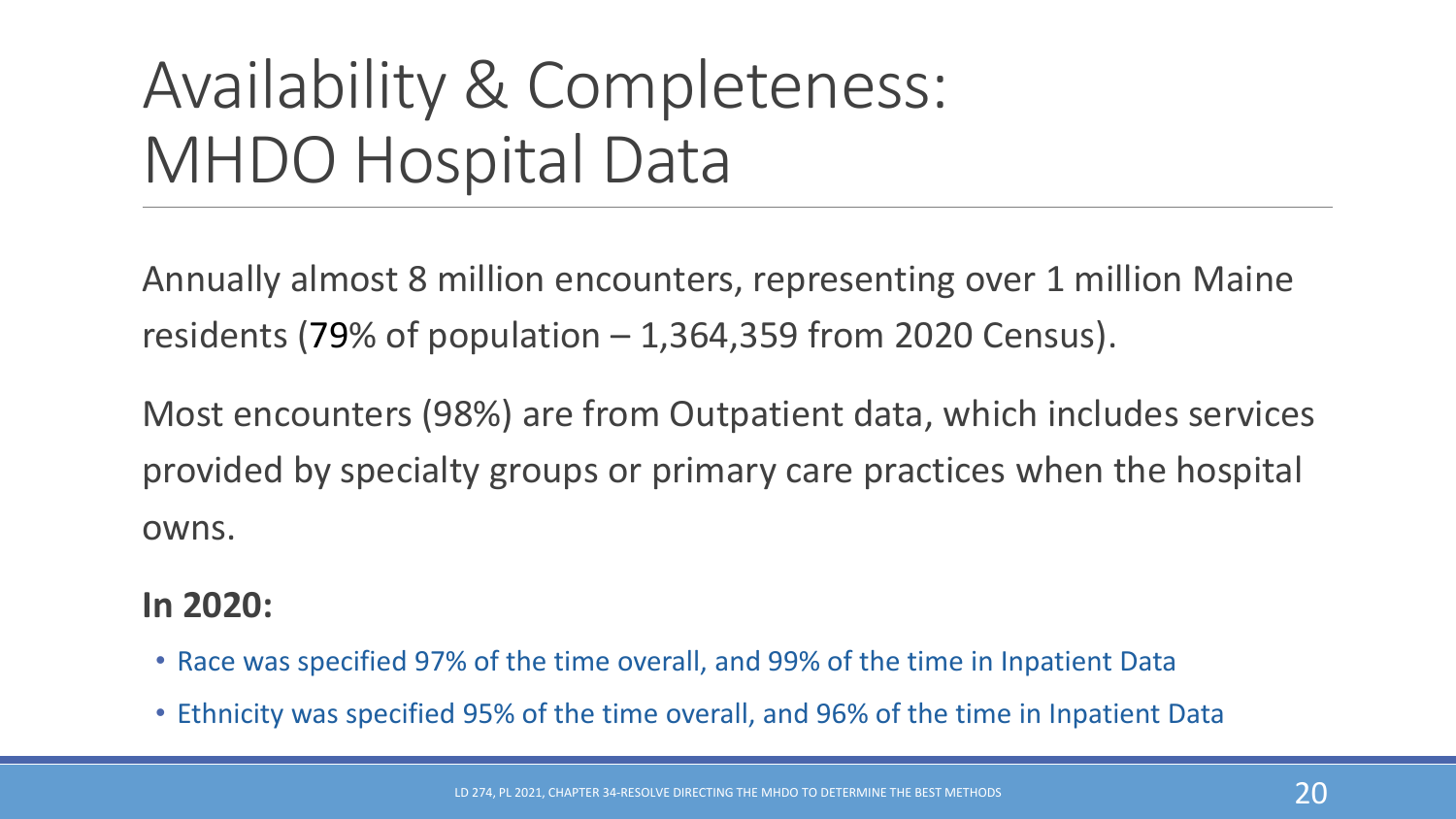## Availability & Completeness: Hospital

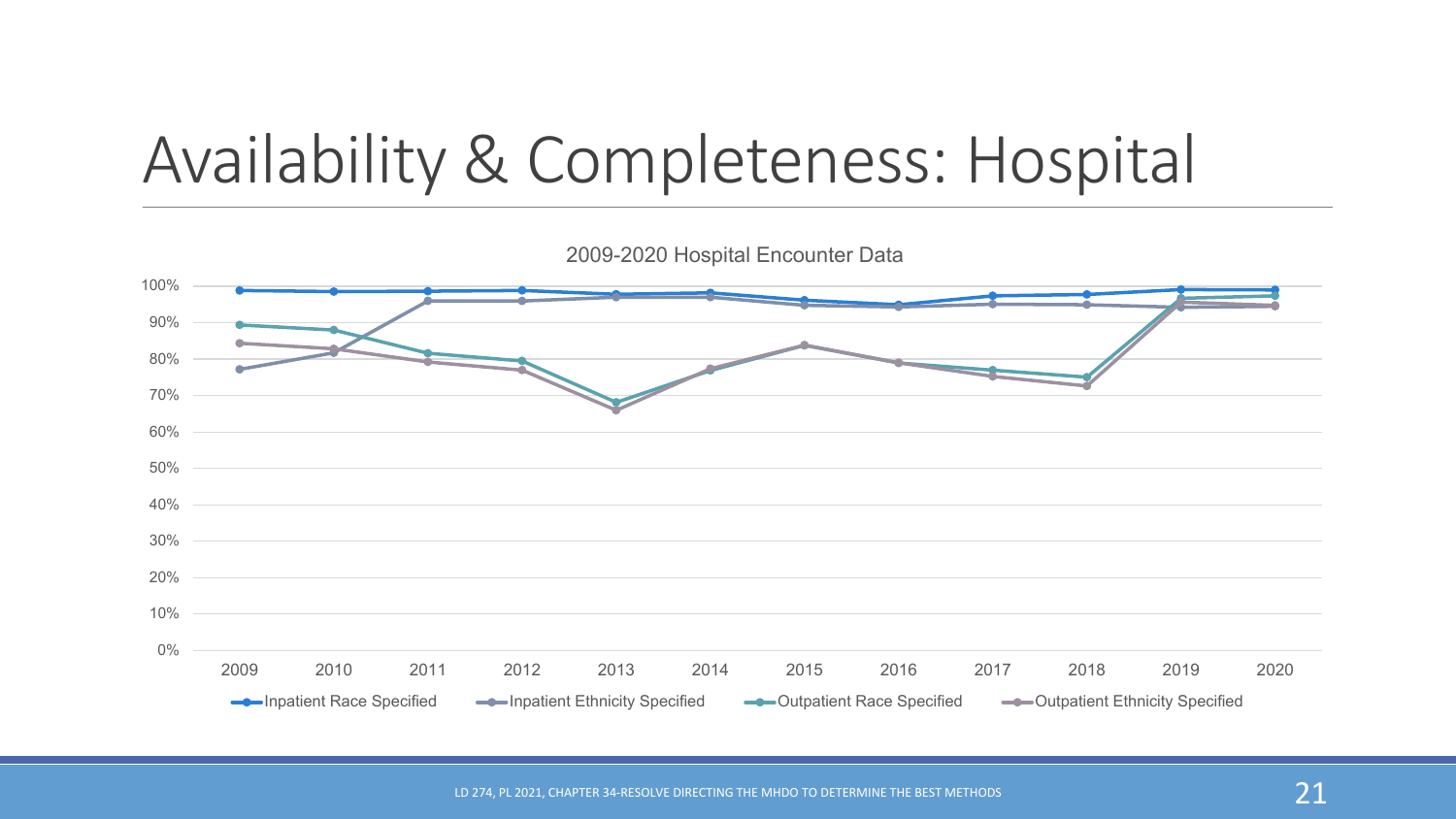## Availability & Completeness: Hospital

| Race                                                    | 2020      | <b>US Census (2019)</b> |
|---------------------------------------------------------|-----------|-------------------------|
| American Indian or Alaska Native                        | 0.4%      | 1.7%                    |
| Asian                                                   | 0.6%      | 1.8%                    |
| <b>Black or African American</b>                        | 1.5%      | 2.3%                    |
| Native Hawaiian or Other Pacific Islander               | 0.1%      | 0.1%                    |
| White                                                   | 96.6%     | 96.2%                   |
| <b>Other Race</b>                                       | 0.9%      |                         |
| <b>Total Number of Encounters with Race Information</b> | 6,897,552 |                         |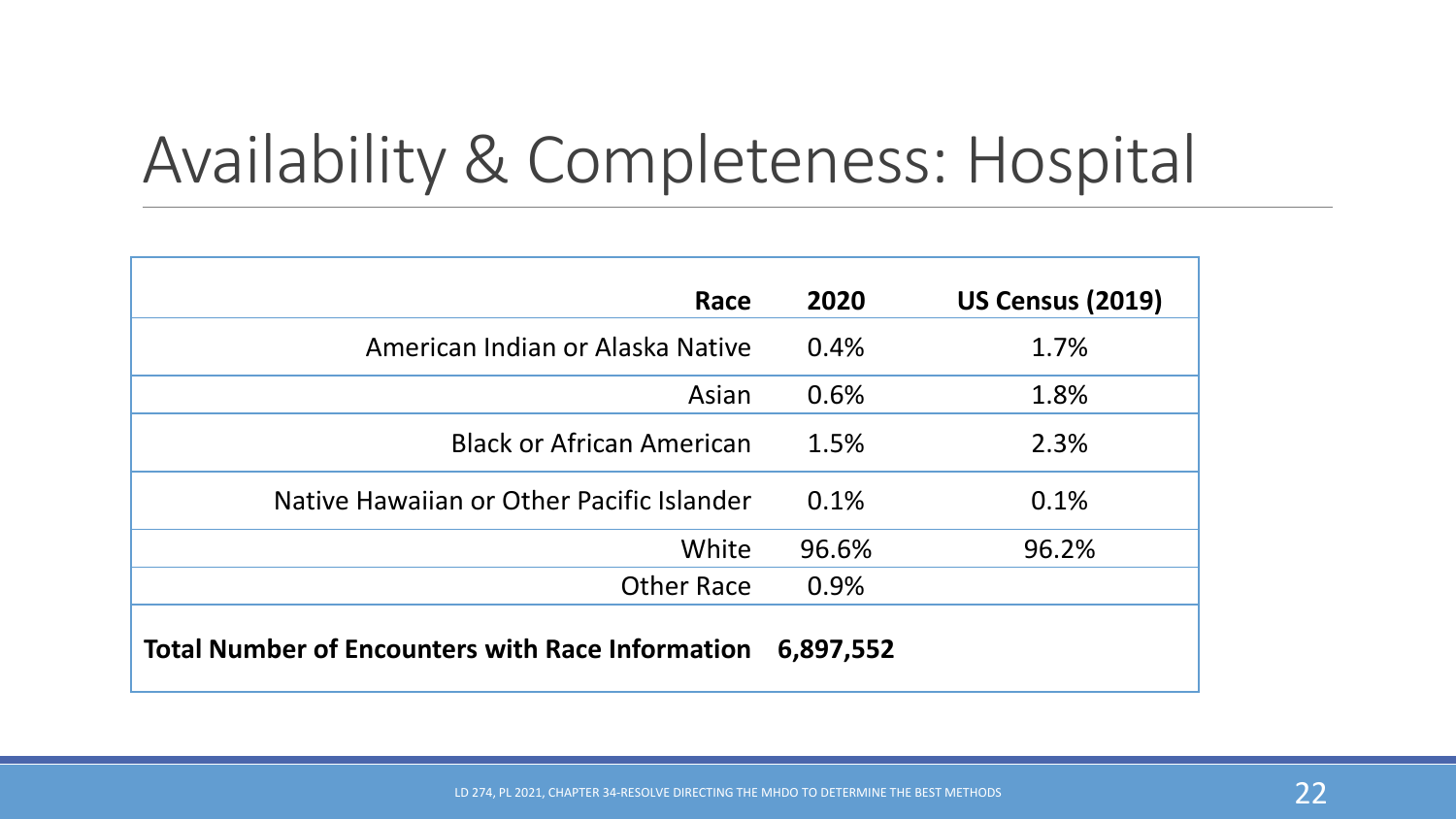### Availability & Completeness: Hospital

|                                                              | 2020      | <b>US Census</b><br>(2019) |
|--------------------------------------------------------------|-----------|----------------------------|
| Hispanic or Latino                                           | 1.0%      | 1.8%                       |
| Non-Hispanic or Latino                                       | 99.0%     | 98.2%                      |
| <b>Total Number of Encounters with Ethnicity Information</b> | 6,709,348 |                            |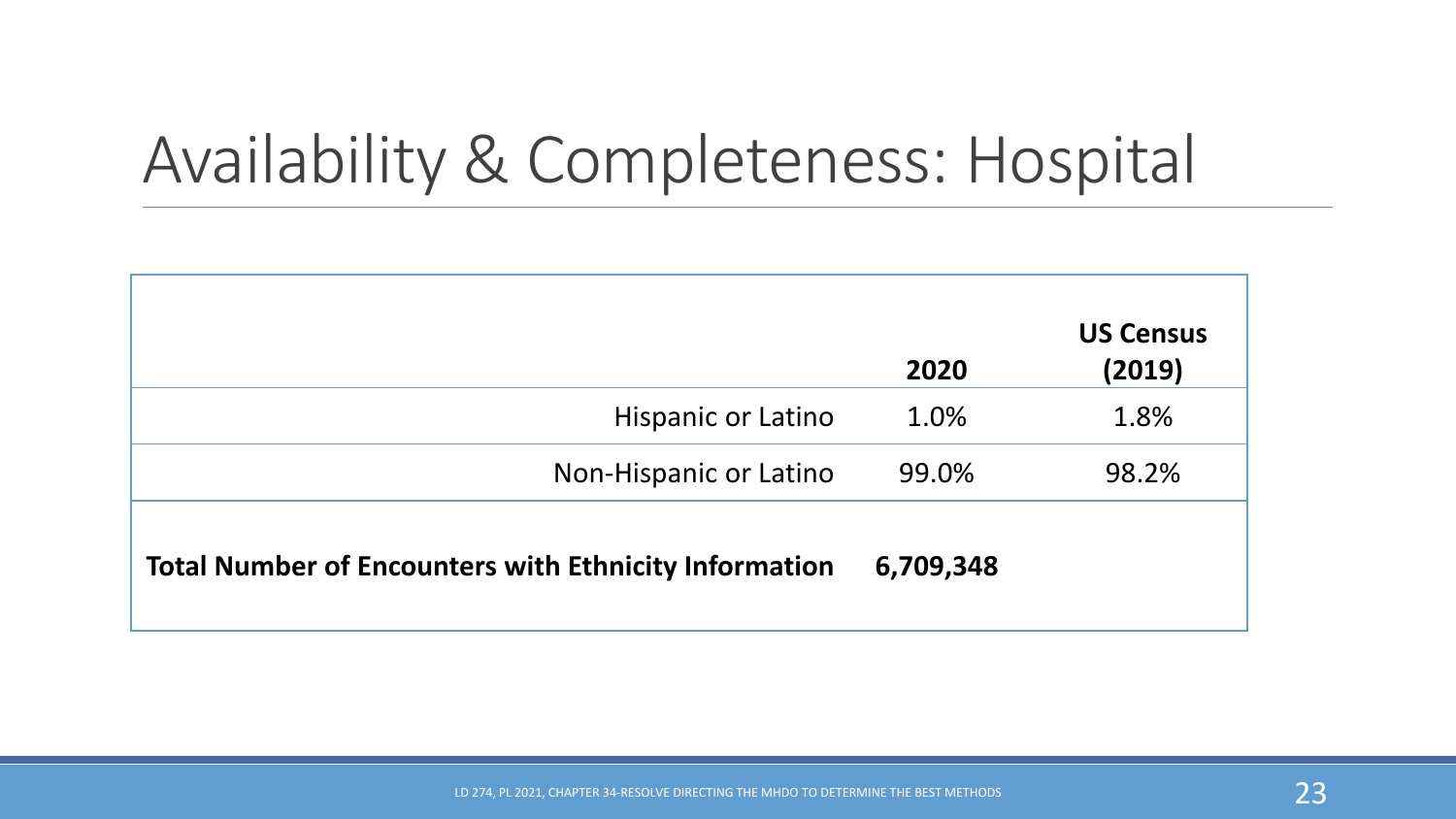### Availability & Completeness: APCD

Annually over 35 million claims, representing approx. 1.22 million Maine residents (89% of population - 1,364,359 from 2020 Census).

#### **In 2021,**

Overall:

- Race was specified 40% of the time
- Ethnicity was specified 37% of the time

Within Payer Types: 14% in Commercial, 92% in Medicaid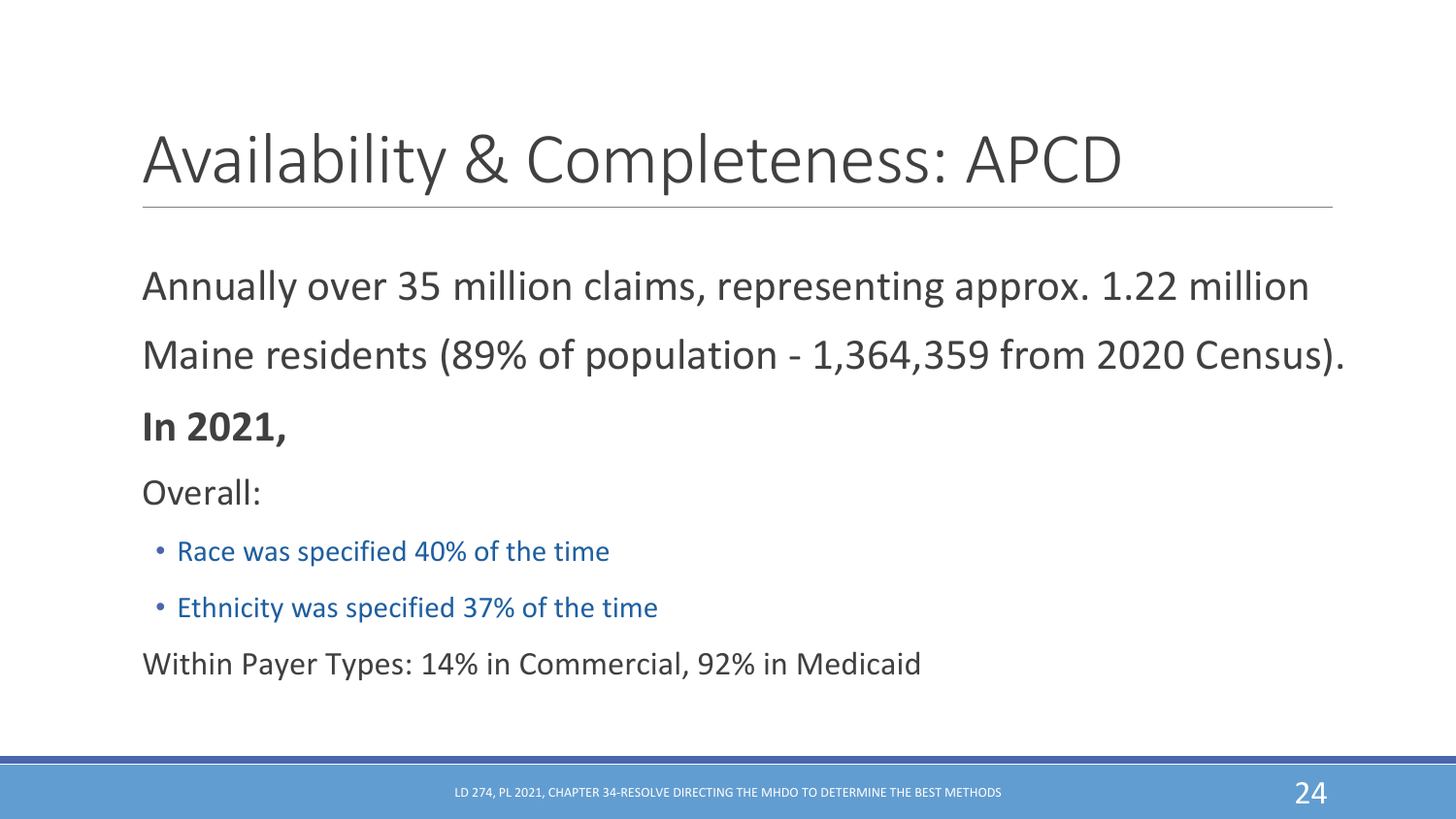# Review of Existing Standards for the Collection of Race and Ethnicity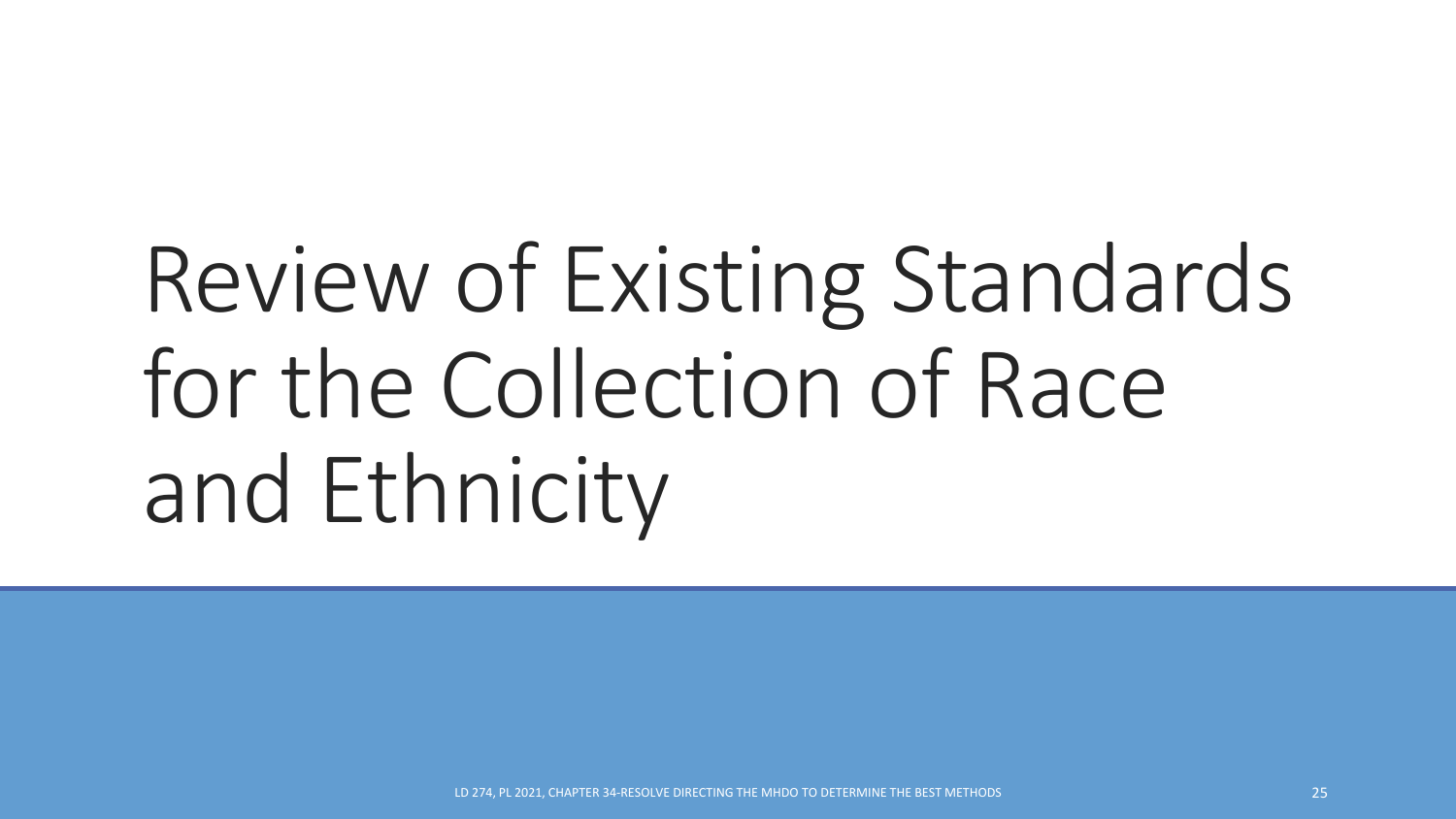#### Current Standards

#### Office of Management and Budget (OMB) Standards

• U.S. Department of Health and Human Services recommends these standards

Center for Disease Control (CDC)/HL7 Standards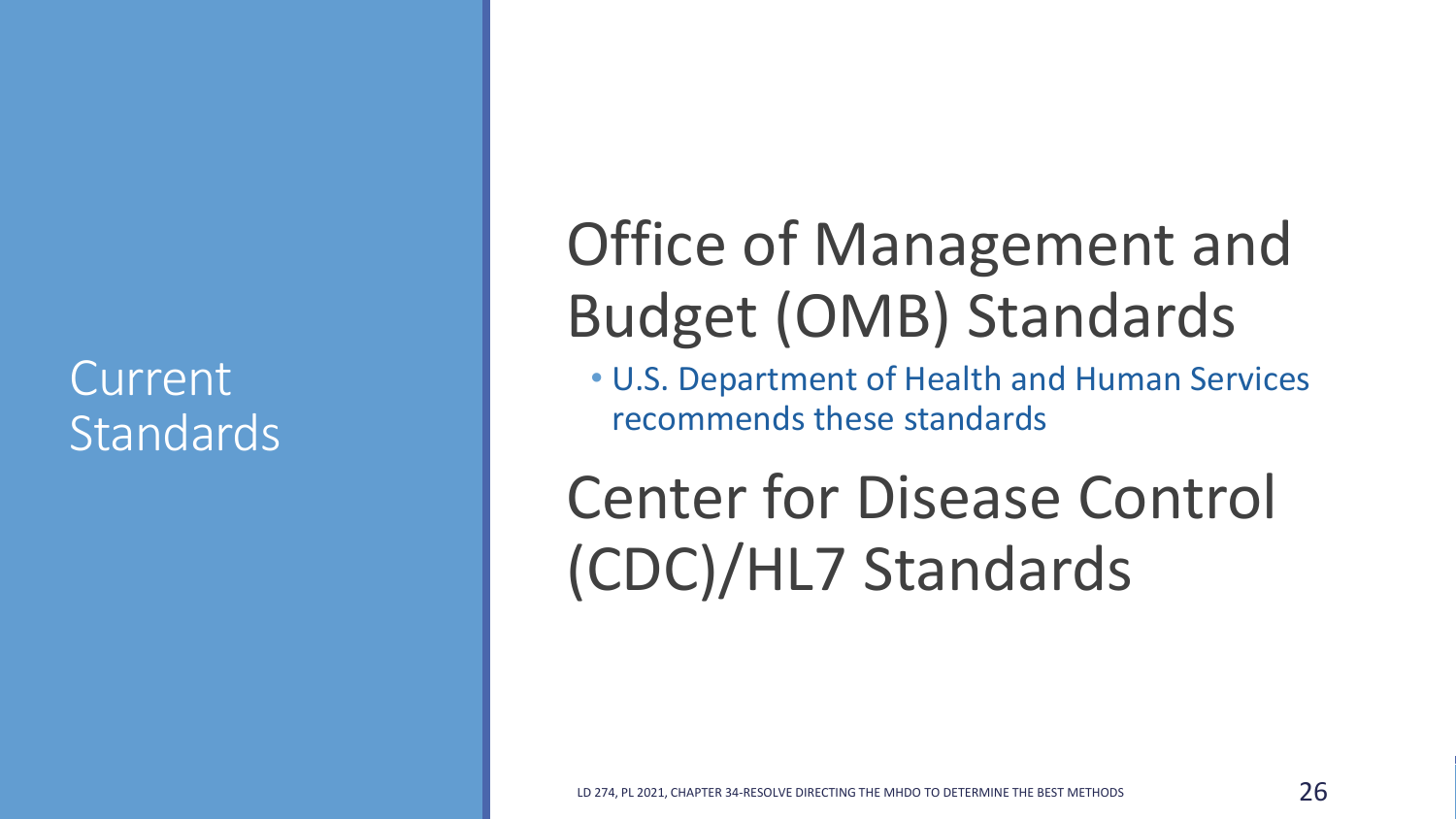### HHS OMB Standards

#### **Race**

#### **Ethnicity**

- •American Indian or Alaska Native
- •Asian
- •Black or African American
- •Native Hawaiian or Other Pacific Islander
- •White
- •Other Race

•Hispanic or Latino

•Not Hispanic or Latino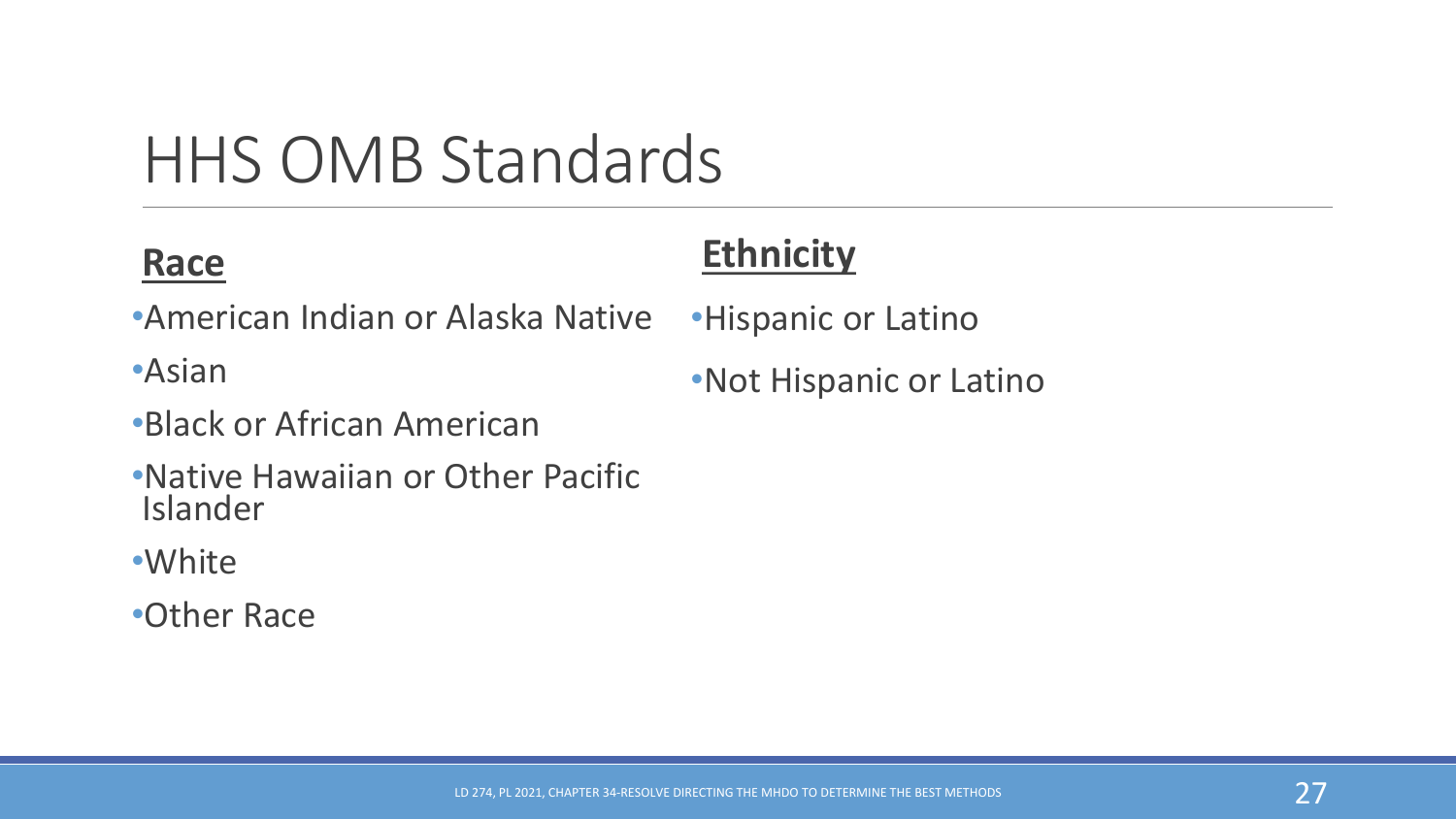#### **TABLE 1 - RACE CONCEPTS AND CODES**

UNIQUE IDENTIFIER | HIERARCHICAL CODE

**CONCEPT** 

| 1000-9     | R                 | <b>RACE</b>                             |
|------------|-------------------|-----------------------------------------|
|            |                   |                                         |
| 1002-5     | R <sub>1</sub>    | <b>AMERICAN INDIAN OR ALASKA NATIVE</b> |
|            |                   |                                         |
| 1004-1     | R <sub>1.01</sub> | <b>AMERICAN INDIAN</b>                  |
|            |                   |                                         |
| 1006-6     | R1.01.001         | <b>ABENAKI</b>                          |
| 1008-2     | R1.01.002         | <b>ALGONQUIAN</b>                       |
| 1010-8     | R1.01.003         | <b>APACHE</b>                           |
| $1011 - 6$ | R1.01.003.001     | <b>CHIRICAHUA</b>                       |
|            |                   |                                         |

#### CDC Race and Ethnicity Standard

900 + Detailed Race and Ethnicity Codes

[HL7/CDC Race and Ethnicity Code](https://www.cdc.gov/nchs/data/dvs/Race_Ethnicity_CodeSet.pdf)  Set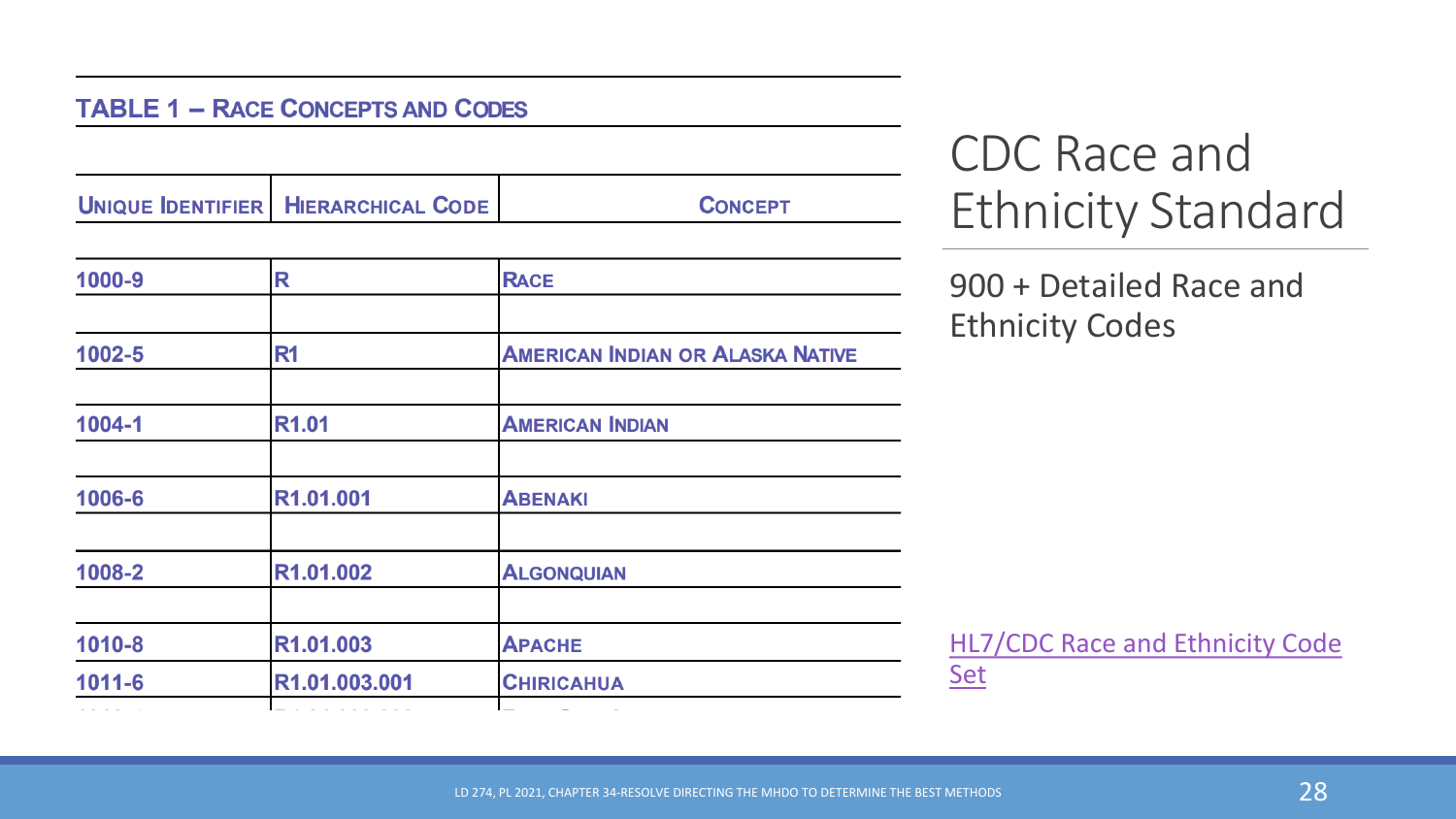

#### CDC Race and Ethnicity Codes Sets

Note: Black or African American Code Set Appears Incomplete from CDC

Included on Sample Intake Form, not by CDC: Congolese Rwandan Somali

LD 274, PL 2021, CHAPTER 34-RESOLVE DIRECTING THE MHDO TO DETERMINE THE BEST METHODS 29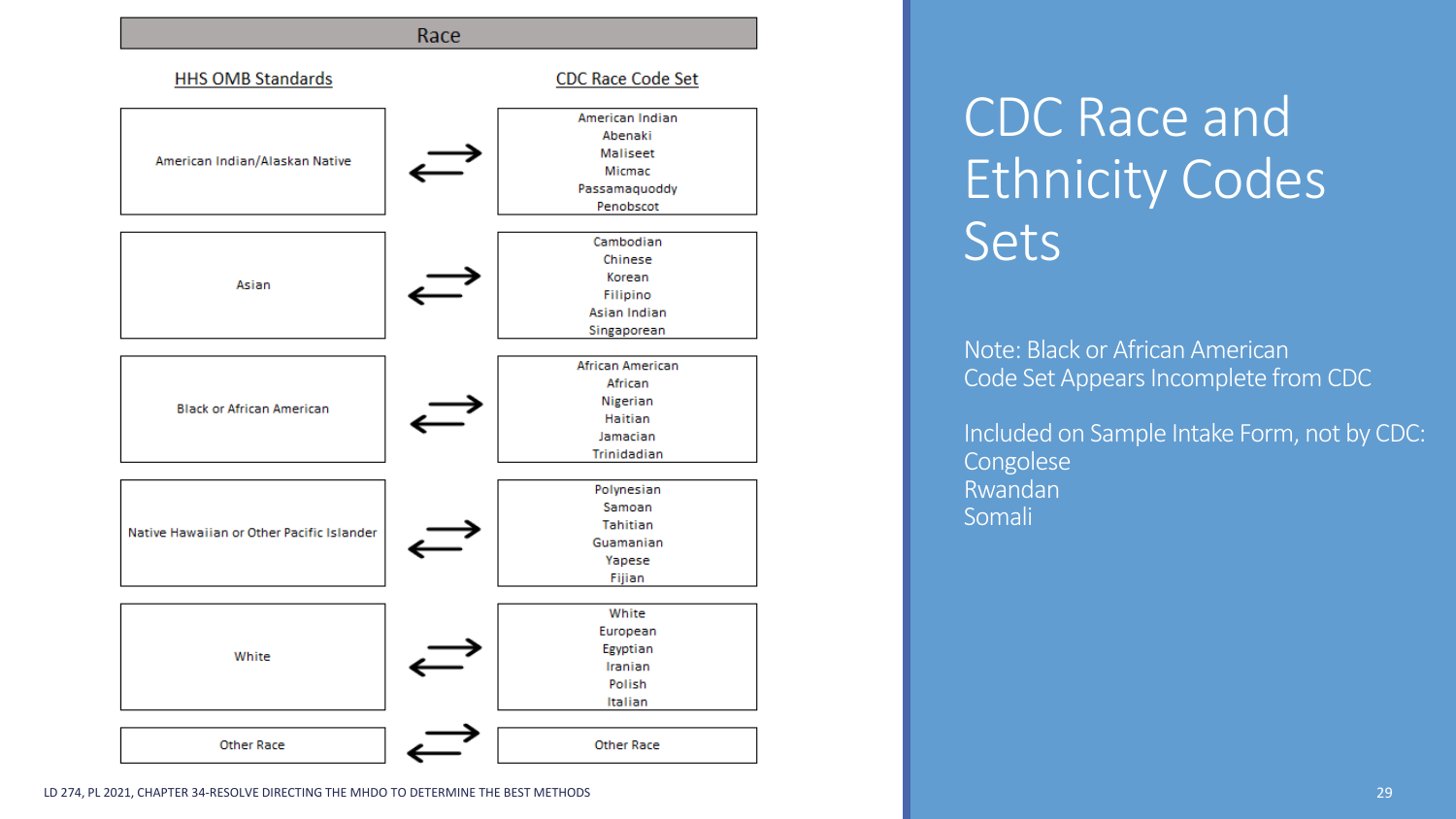

CDC Race and Ethnicity Codes Sets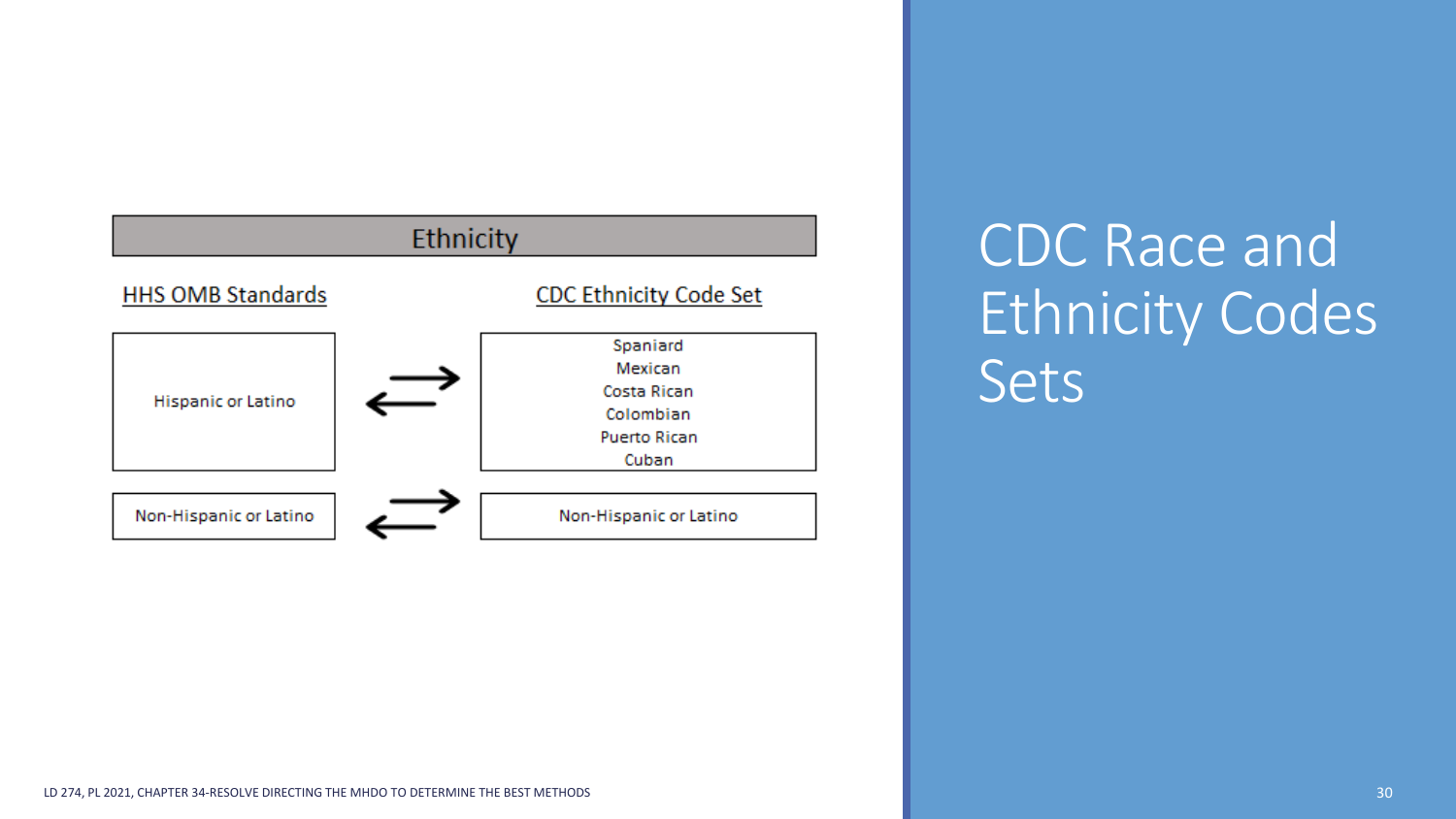### Current MHDO Data Submission Standards: Hospital & APCD

| <b>Hospital Encounter Data</b> | <b>APCD Data</b>                                |
|--------------------------------|-------------------------------------------------|
| Uses HHS OMB Standards         | Uses HHS OMB Standards                          |
| One Option for Race            | Uses HL7 CDC Standards                          |
| One Option for Ethnicity       | 3 Options for Race using HL7/CDC Standards      |
|                                | A Hispanic Indicator                            |
|                                | 3 Options for Ethnicity using HL7/CDC Standards |